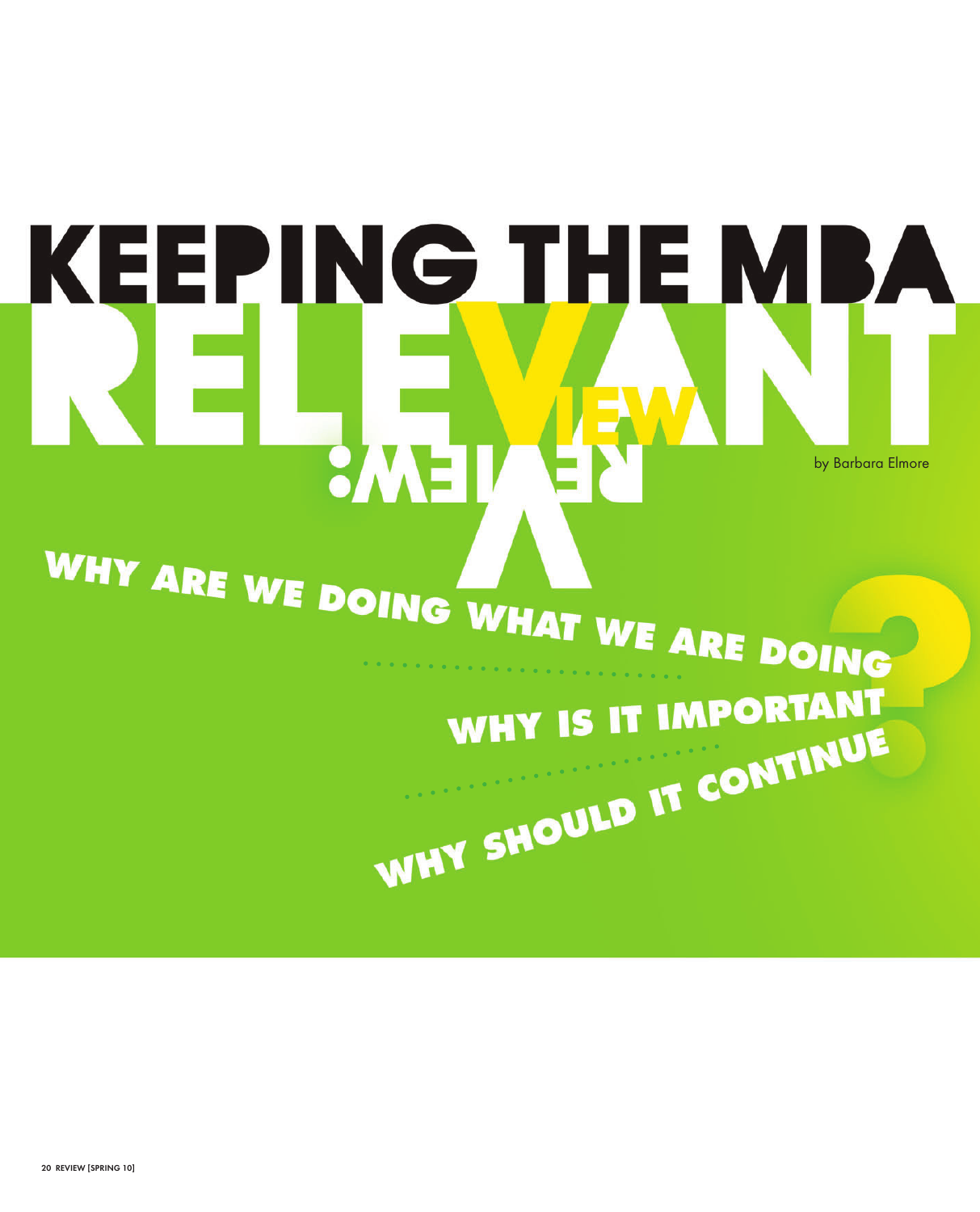Say we have two companies—T. Rex and Gazelle Inc. Once powerful, T. Rex now is merely unwieldy, using old practices that hinder its response to current market realities and top-down management reluctant to change.

Gazelle Inc. is lean and fleet, quick to switch direction if necessary—after first taking a quick consensus of other gazelles on the team and posting a video on YouTube.

The former is business old school, the latter 2010 reality. Don't get too snuggly with 2010's new ways, however, because they may be passé by 2011. And by the way, professors still teaching T. Rex theory to MBA students belong in a museum, not the classroom.

So says Gary Carini, associate dean of graduate programs at Baylor University's Hankamer School of Business. And so imply MBA skeptics who question the degree's relevance, given past performance.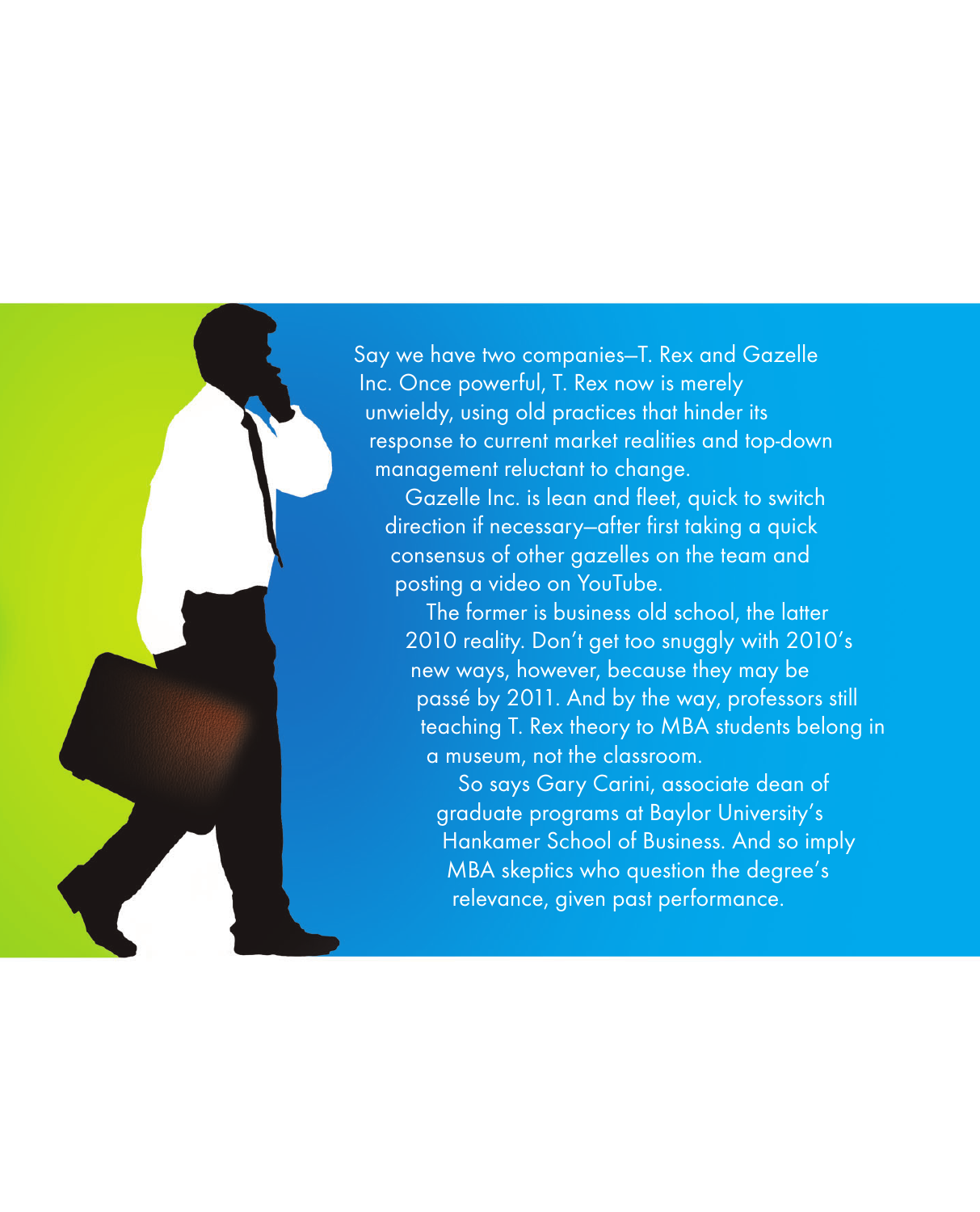The criticisms leveled at the MBA describe its recipients as out-of-touch "managers by accident." They blame them for many of the problems of the last 30 years—and the last 18 months—and list these weaknesses:

Little or no work ethic and a sense of entitlement displayed by newly hired MBAs who do not appear to appreciate the challenges of their work.

A lack of performance, with company leaders asking, "Why aren't we doing better with MBAs in the driver's seat?"

Ethical breaches, with everyone asking, "Isn't business school supposed to be training these CEOs?"

The questioners look to business schools to provide answers. The response of business school leaders is that the MBA remains relevant only if those in the classroom are asking, "Why are we doing what we are doing? Why is it important? Why should it continue?"

At Baylor, that's been happening for more than a decade.

Although charges of MBA irrelevance are not new, the financial crisis that began in mid-2008 invited a new wave of scrutiny—both in the "real world" and inside classrooms.

"In this financial crisis, we realized that no one person, no one discipline,

ETHICS

## EADERS

can answer to the reasons," Carini said. "When it really hit in July 2008, those discussions were happening right away in our classes."

New dialogue between students and professors revolved around causes and expectations for 12 months, 24 months, five years and 10 years out, he said. A large part of the conversation included webcasts, podcasts and YouTube videos, which became part of the discussion because instant communication shows business strategy as it unfolds.

Baylor is constantly re-evaluating and changing, using a many-pronged approach to ensure a relevant MBA, Carini said. Strategy formulation plays a large role, and new research explores the nuances of current and future economic realities.

"There is so much new information coming out that has to do with strategy formulation and how do we do it well," Carini said. "Strategy is always about anticipation. We are dissecting anticipation given the context we are in now."

David A. Wilson, president and CEO of the Graduate Management Admission Council (GMAC), noted that responsive business schools show an entrepreneurial flair for meeting market needs. They do so with programs like the Executive MBA, or weekend and parttime evening programs, as well as specialty degrees that prepare students for the demands of a local, regional, national or international market.

**22 REVIEW [SPRING 10]**